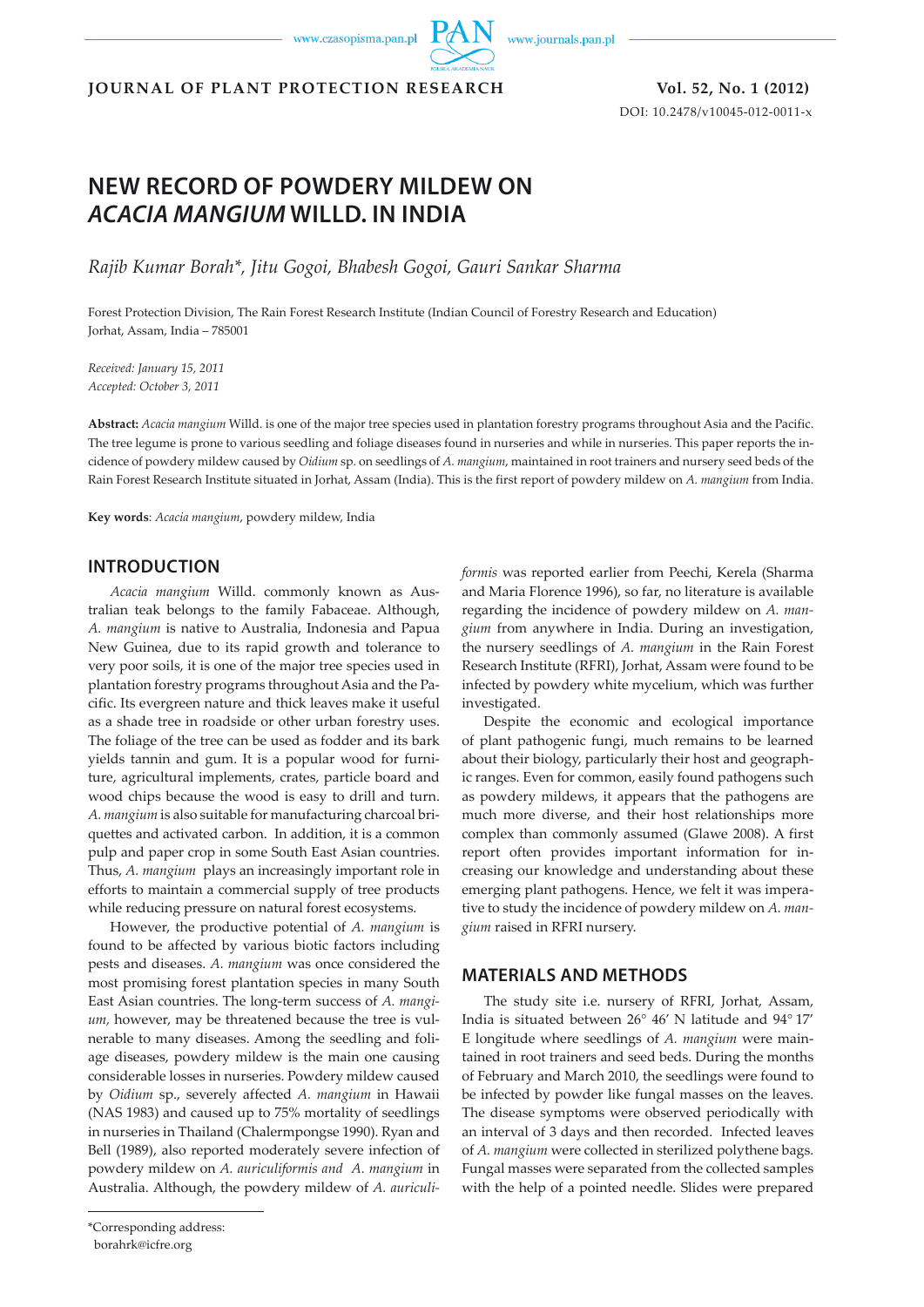and examined under a microscope. Microscopic observations were recorded and microphotographs taken.

To perform the pathogenecity tests, fungal spores were collected from infected plants using a wet brush, and artificially inoculated on healthy pinnate leaves of twenty plants. The plants were grown in pots and they were kept in a humid chamber. Another twenty plants which were only wiped with a wet brush, were used as the control.

## **RESULTS AND DISCUSSION**

In root trainer seedlings, early symptoms appeared as discrete, cobweb-like to powdery white patches of hyphae and spore on the primary, juvenile and pinnate leaves. As the infection progressed, these patches increase in size and coalesce to form bigger patches, spreading to newly developed phyllodes. Both surfaces of leaflets and phyllodes were coated with a mat of superficial hyphae and spores and looked like they had been dusted with powder (Fig. 1, 2). Prolonged infection also resulted in premature death and defoliation of leaves. In the case of seedlings raised in nursery beds, disease symptoms similar to that of root trainers appeared on seedlings. The difference was that the infection occurred on the upper surface of phyllodes which were located up to 1.25 m from ground.

However, infection was not seen on phyllodes that were located more than 1.25 m from the ground. In the later stage of infection, light yellow blotches were observed after removal of powdery fungal heaps. Heavy infection resulted in premature defoliation of phyllodes and retarding successive growth of the stem.

Microscopic observations revealed hyaline pseudoseptate mycelium. Conidiophores were erect, with 2–5 cells (majority of 3 cells), and a length of  $50.0-112.5 \mu m$ , and breadth of 6.25–8.75 µm, respectively. Conidia hyaline was barrel shaped with blunt or round apices, unicellular and measured 25.0–41.25x15.0–20.0 µm (Fig. 3, 4). The microscopic features of the fungus were similar to *Oidium sp*. as reported earlier on *Acacia auriculiformis*  (Tanaka and Chalermpongse 1990), *A. aulacocarpa* (Boa and Lenne 1994) and *A. crassicarpa* (Old *et al.* 1997). In the pathogenecity test, signs were observed in inoculated plants after 14 days, whereas the plants treated as the controls remained healthy. Disease specimens from artificially inoculated plants also yielded *Oidium* sp.

The disease was not severe in the studied area but leaflets were affected to a great extent in shade house conditions. As a result of infection, the surface of leaflets and phyllodes were completely covered with spores and mycelium which might affect physiological functions such as photosynthesis and transpiration leading to slow



Fig. 1. Powdery mildew symptoms on *A. mangium* leaves



Fig. 3. Conidiophore



Fig. 2. Powdery mildew symptoms on *A. mangium* leaves



Fig. 4. Conidiophores and conidia